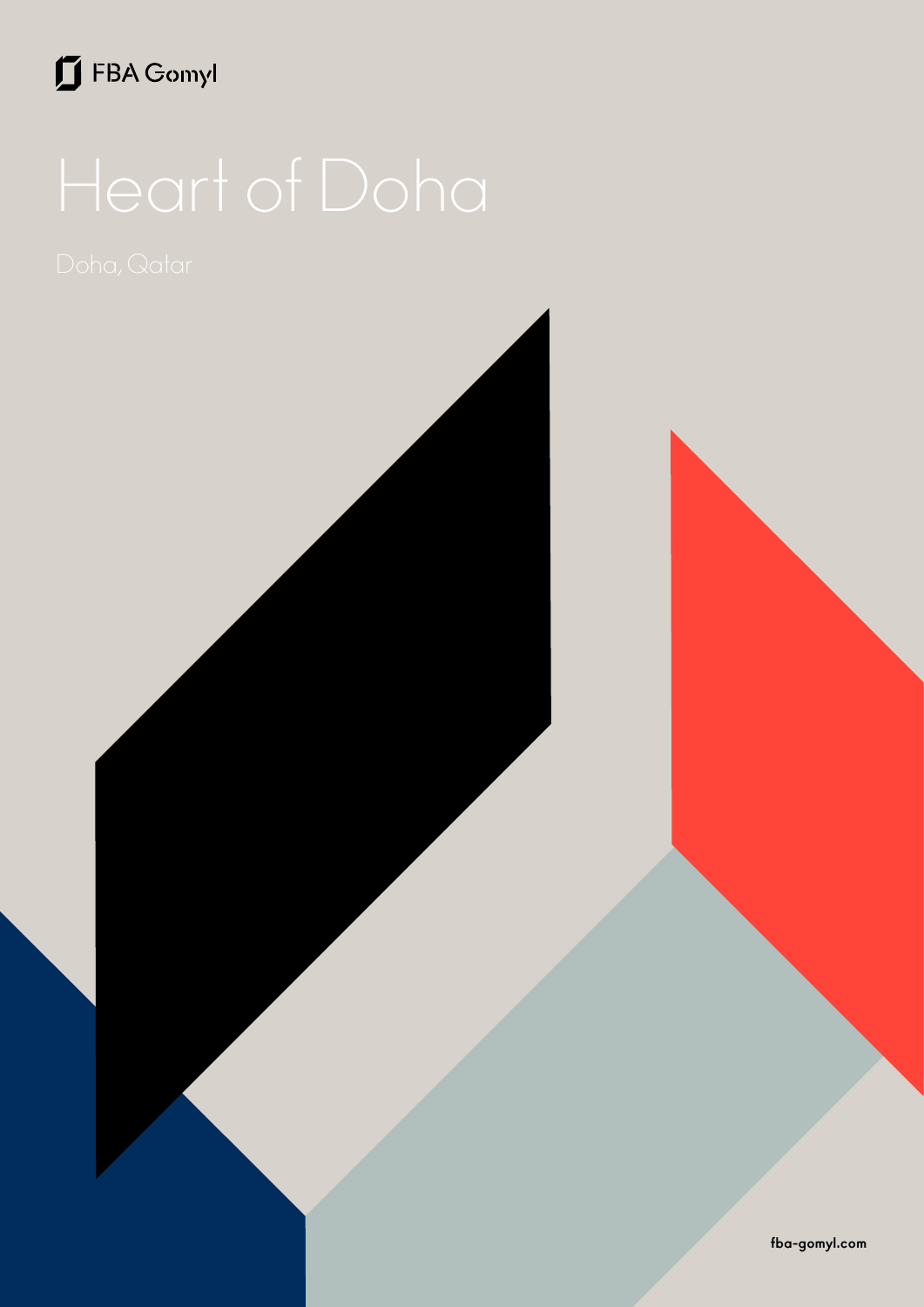# The world's first sustainable downtown regeneration project

**The less intrusive solution for building maintenance.**

Client: Msheireb Properties

The Heart of Doha project will revive the old commercial district with a new modern architectural concept, yet inspired by traditional Qatari heritage and architecture. Using the latest in sustainable technologies, the project will adhere to the highest standards in green building. The strategic objective is to reverse the pattern of development in Doha, which has tended towards isolated land use, reliance on car transportation and energy hungry structures. The Heart of Doha will become a new social and civic hub in the city centre.

The mixed-use development will comprise more than 100 buildings, with a combination of commercial and residential properties, retail, cultural and entertainment areas. The project involves 4 building phases, which are constructed simultaneously.

#### **Scope**

Design, engineer and delivery the equipments for the maintenance of 35 buildings corresponding to phases 1, 2 and 3. The access strategy has to achieve the following activities: cleaning of glazing wall, cleaning of metallic elements, glass replacement, infrequent safe access for inspection, cleaning of stone render wall and general maintenance.



Reformed old commercial district in Doha, Qatar.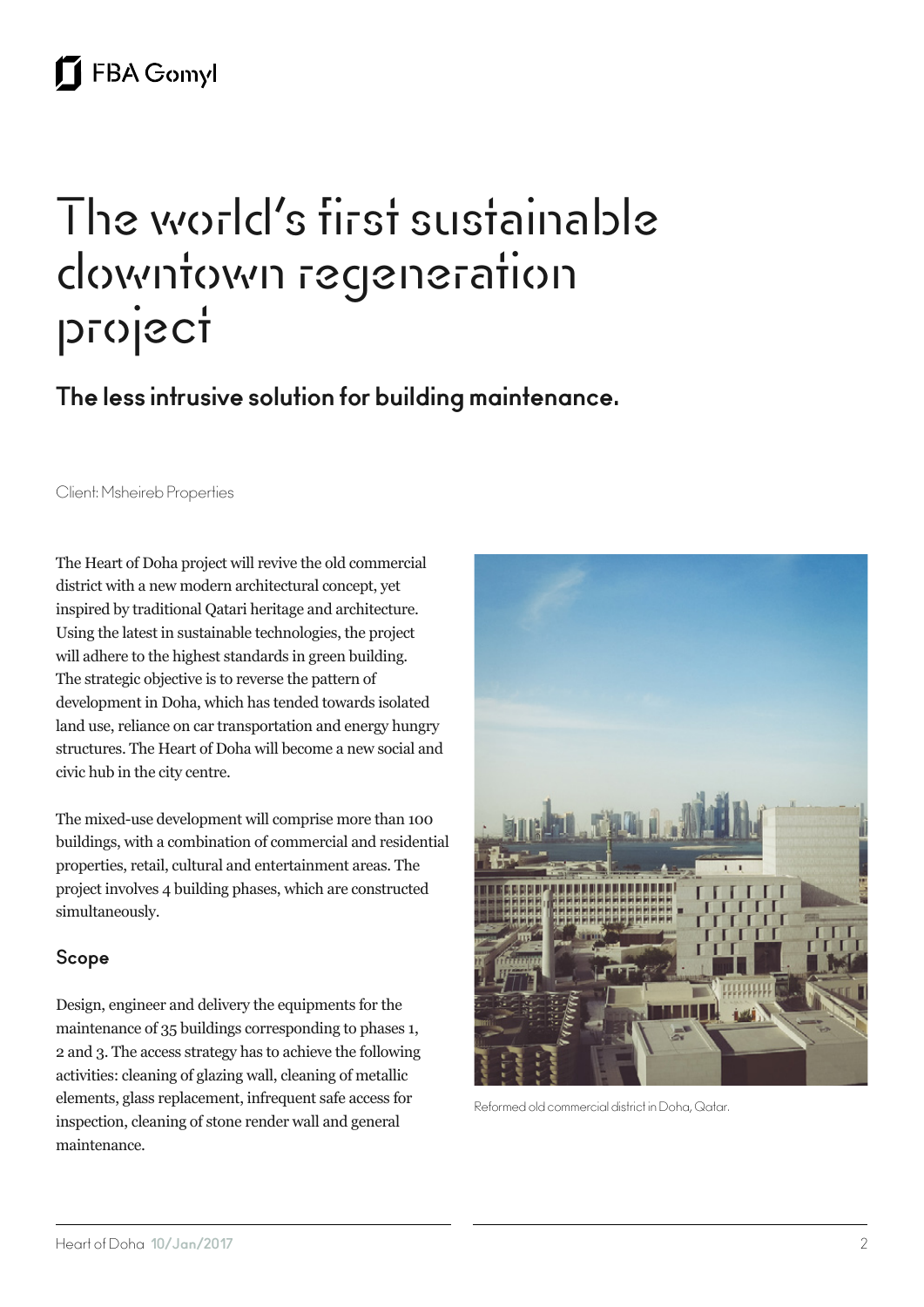#### **FBA Gomyl**  $\mathbf{\Pi}$

The project had also several client's requirements such as a minimum disruption on ground floor, an effective cost that complies with the market, cleaning of glazing from outside, forbidden access to terraces, high labor intensity with limited disruption of the local activity, cleaning cycles every 3 months for glazing and every year for non-glazed facades.

### **Strategy**

The conditions and requirements mentioned above have been used to select the appropriate access and fall arrest strategy, which involves mainly manual operated Davit system, BMUs and abseiling equipment. As a result of product combinations manufactured by FBA Gomyl or its affiliated companies, the solution provided was cost effective.

Where canopies restrict access for Davit arms from roof level, motorised monorail systems are integrated into canopy soffits.



FBA Gomyl BMU Type 1 - U07 with one jib.



FBA Gomyl BMU Type 1 - U06 with one jib.

Cable lifeline type SecuRope Approximately 10.000m

Aluminium Davit systems 100 Davits and 1.700 fixed bases

Building maintenance units - BMUs 8 roof cars

Safe access equipment type SafeAccess Approximately 3.000m of concealed monorail and trolleys

Cradle sets 30 powered cradles with traction hoists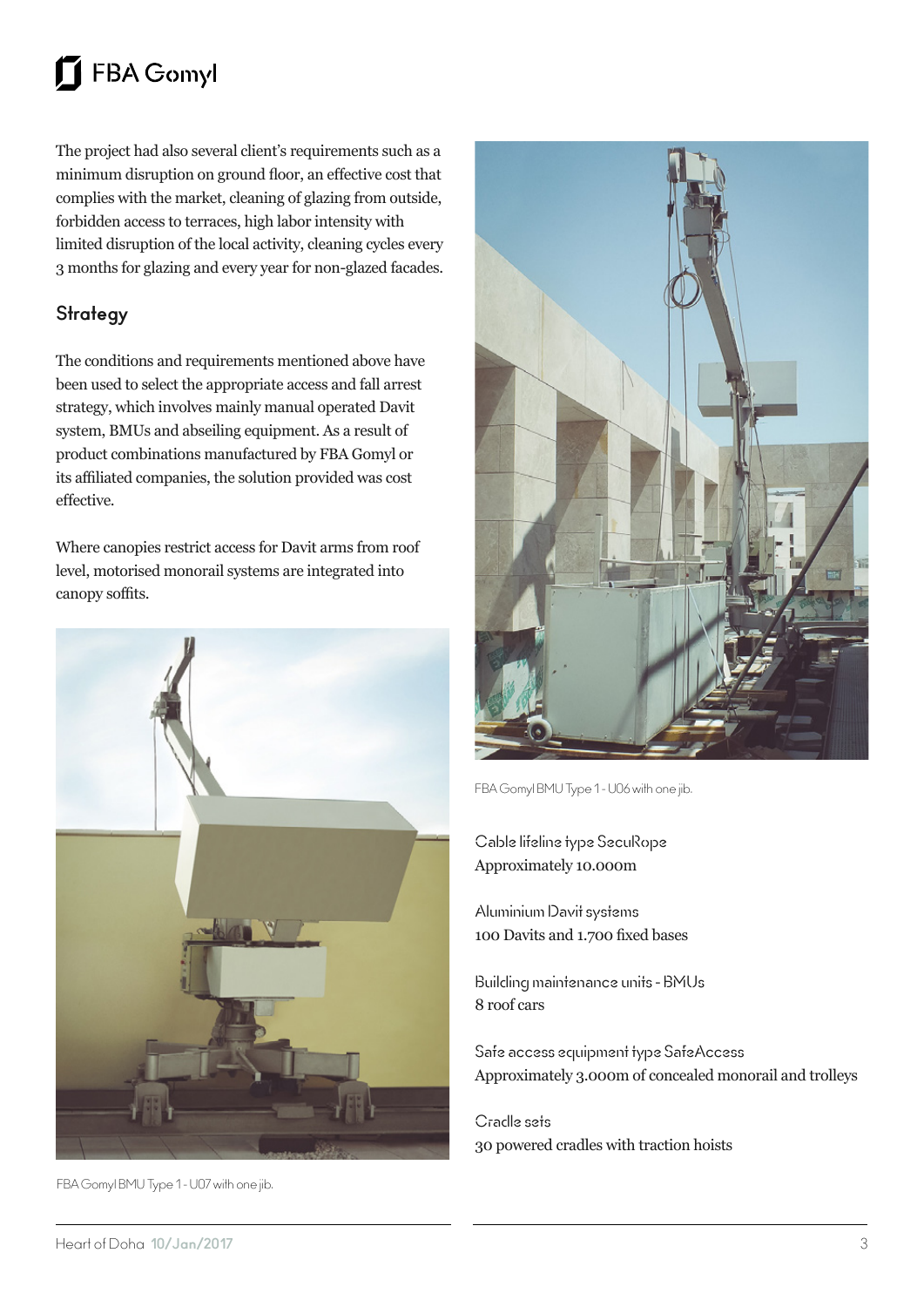## FBA Gomyl



FBA Type S - S03: BMU with telescopic jib, slewing arm and auxiliary hoist.



FBA Type S - P16: BMU with Telescopic jib, slewing arm, luffing device and auxiliary hoist.